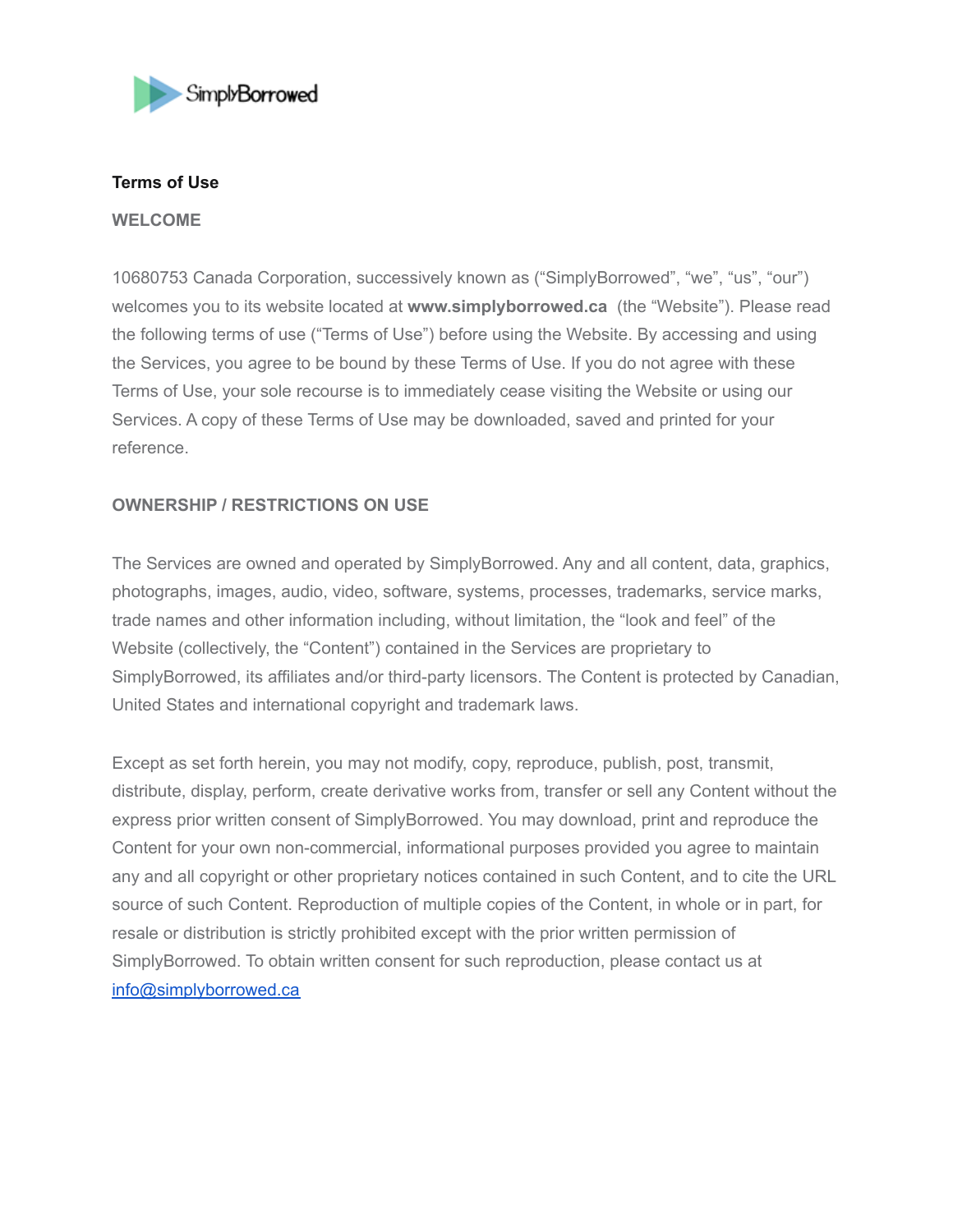

### **REGISTRATION AND PASSWORDS**

To access certain portions of the Services, including your loan, you may be asked to complete a registration form online (the "Account"). In consideration for your use of the Services, you agree to provide true, current, complete and accurate information as requested on any registration form to which the Services may direct you, and to update that registration information as soon as possible after any information on such registration form changes.

Upon registration, you will choose a username and password. You alone are responsible for keeping that password and username confidential, and for any and all activity that occurs in connection with your use of the Services under such password or username. You agree to immediately notify SimplyBorrowed of any unauthorized use of your password or username or any other breach of security.

### **CONSENT FOR CREDIT SCORE AND REPORTS**

If you register for an account for SimplyBorrowed, SimplyBorrowed will obtain your consent to obtain your credit score and/or credit report from Equifax or another consumer reporting agency. SimplyBorrowed uses your credit score, information from your credit report and other information you provide in order to better understand your financial needs and credit history, and provide you with tailored personalized offers. SimplyBorrowed will not share your credit or other personal information with third parties for marketing purposes without your consent. For more information, see our Privacy Policy. SimplyBorrowed is not responsible for the accuracy or completeness of any information contained in your credit report.

SimplyBorrowed may also periodically use this information to attempt to prequalify you for credit offers such as: personal loans, auto loans, or credit card offers. This attempt to prequalify may result in a soft inquiry from SimplyBorrowed with a consumer reporting agency that will not impact your credit score. Pre-Qualification offers are not guaranteed approval. Members will still need to submit an application with participating providers. Any Pre-Qualification offer is subject to change.

If you apply for a loan, you will be asked to provide consent to SimplyBorrowed obtaining a credit score and/or report from a credit reporting agency. By providing such consent, you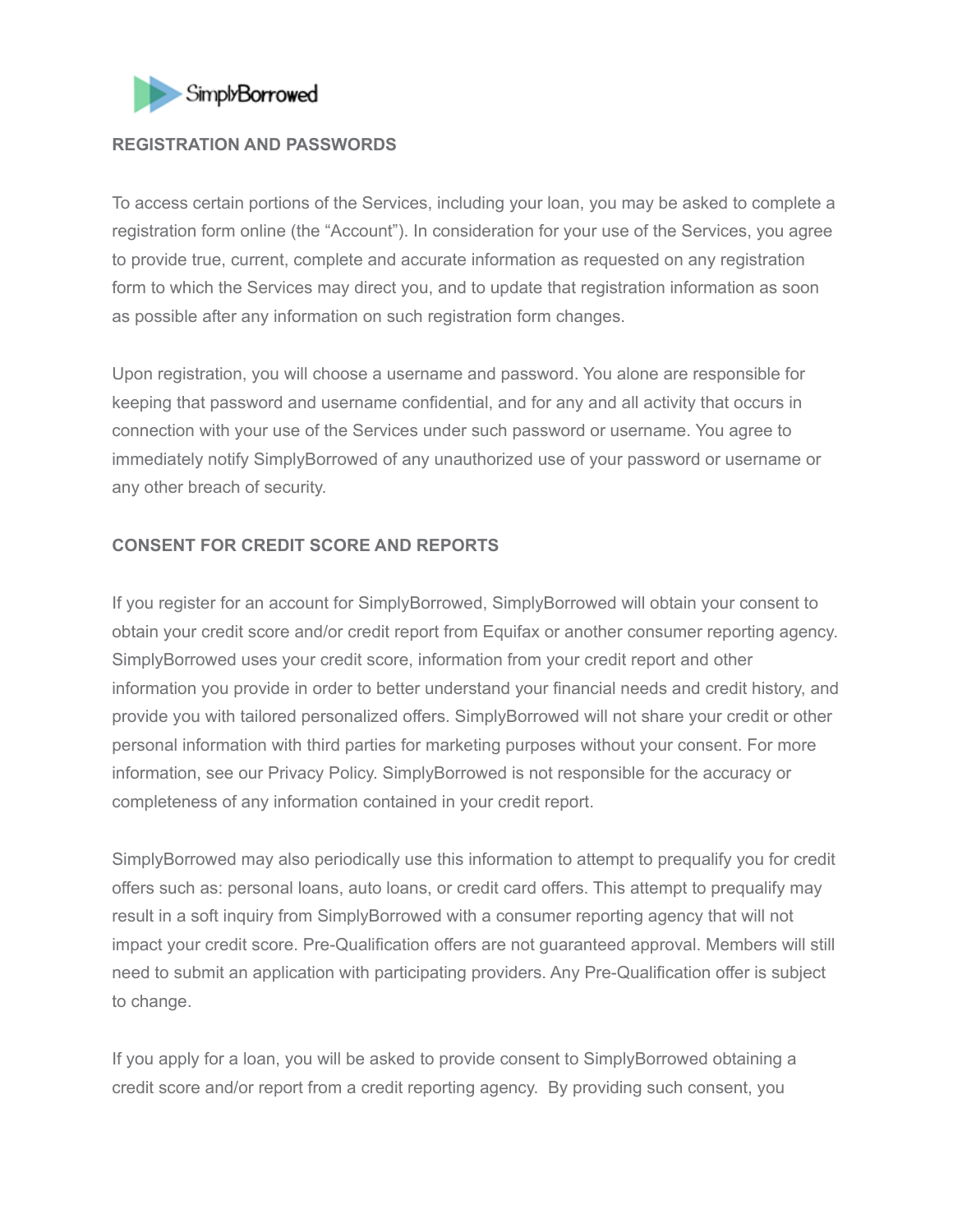

consent to SimplyBorrowed and any of its service providers, affiliates or agents obtaining and using credit and other personal information about you (including credit reports) from any credit reporting agency, and exchanging information with any of them, on an ongoing basis. You acknowledge that this consent is effective immediately upon submitting your application and is being obtained to determine your eligibility for a loan, and if approved, to open and administer your loan, review and verify your ongoing creditworthiness, and manage and assess risk. You authorize any credit reporting agency to provide this information to SimplyBorrowed and any of its service providers, affiliates or agents.

# **BANK ACCOUNT VERIFICATION**

When you apply for a loan, you direct SimplyBorrowed to retrieve your bank account transaction history, balance information, and/or other information maintained by the financial institution that you choose for the last 90 days ("Third-Party Account Information"). SimplyBorrowed works with one or more third-party service providers to access this Third-Party Account Information. By using the Services, you authorize SimplyBorrowed to access this information maintained by identified third parties, on your behalf as your agent, and you expressly authorize such third parties to disclose your information to us. By agreeing to this Agreement, you are also agreeing that you are responsible for keeping your passwords and usernames for this Third-Party Account Information secure and for keeping those passwords and usernames up to date in the Services if applicable.

You acknowledge that any Third-Party Account Information that is displayed through the Services will be the information we most recently accessed, and that this information may not reflect pending transactions or other recent activity.

#### **LINKING**

It is our goal to provide increased value to visitors to the Website. Therefore, the Service (including online advertisements) might offer you links to other sites on the Internet that are owned and operated by third parties and therefore not affiliated with us. Please understand that such linked websites are independent from SimplyBorrowed and that SimplyBorrowed has no control over the content of such websites. Consequently, SimplyBorrowed cannot be held liable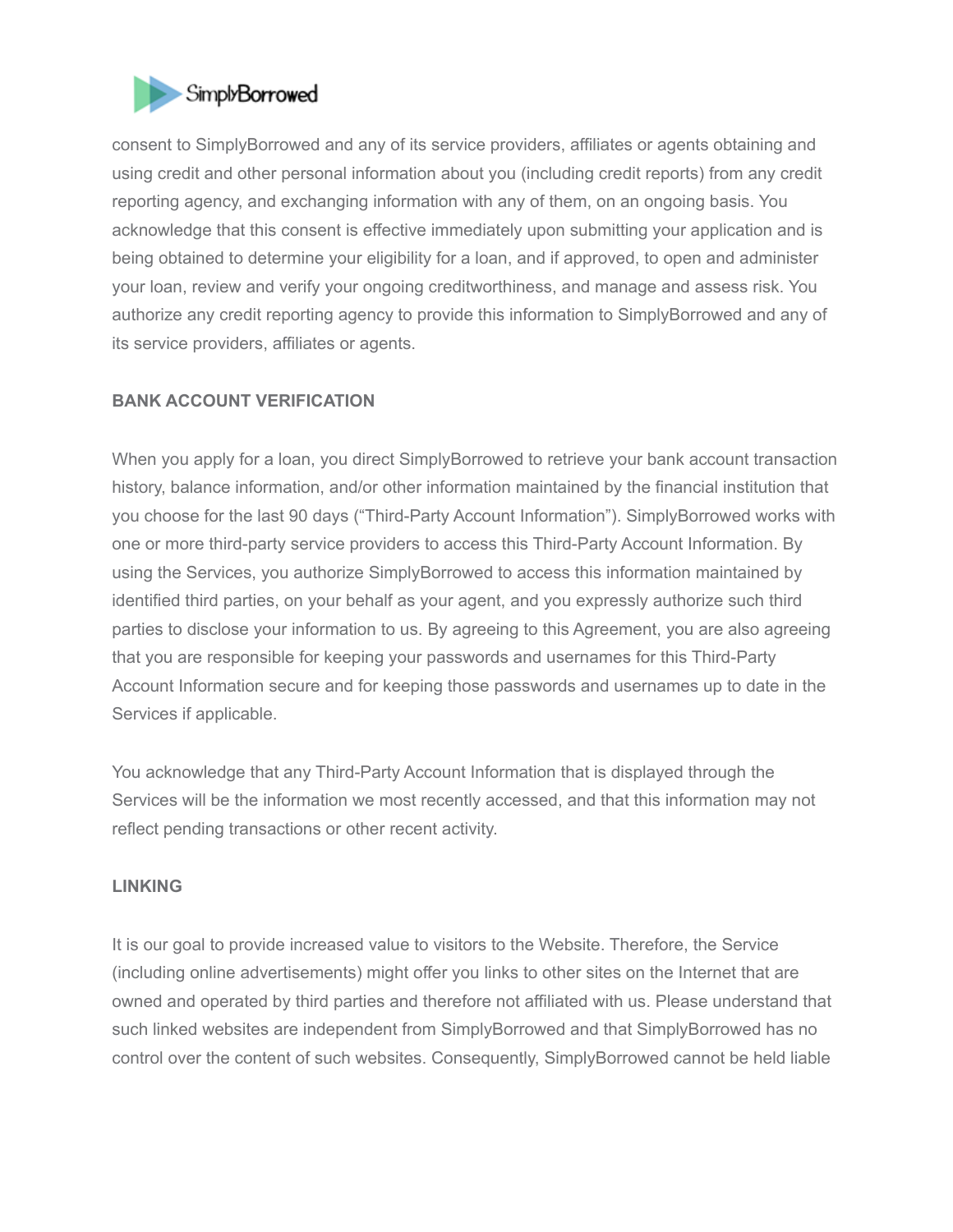

and makes no warranty or representation whatsoever as to the accuracy, timeliness and/or completeness of the information contained on such websites.

The links which we might place on our Website or the Services do not imply that we sponsor, endorse or are affiliated or associated with, or have been legally authorized to use any trade-mark, trade name, service mark, design, logo, symbol or other copyrighted materials displayed on or accessible through such sites.

# **MARKETING OFFERS**

In connection with your use of the Services, we may send or otherwise provide you with marketing offers about third party financial products or services that may be of interest to you ("Third Party Offers"). SimplyBorrowed makes no representations or guarantees regarding your eligibility or qualification for such Third Party Offers. If you have any questions regarding any Third Party Offers, you must contact the third party directly. You understand and agree that SimplyBorrowed is merely providing you with information on Third Party Offers that may be of interest to you, and that SimplyBorrowed has no control over or responsibility for the Third Party Offers or any loss that you may suffer as a result of the use of such Third Party Offers. You should exercise your own judgment and obtain any expert advice you consider necessary prior to entering into an arrangement with a third party.

### **USER CODE OF CONDUCT**

As a condition of your continued access to and use of the Services, you agree to abide by all applicable federal, provincial, state, territorial and other laws and regulations and the "Code of Conduct" set forth below. Specifically, in addition, without limiting the foregoing, you agree not to:

- 1. upload, post, e-mail or otherwise transmit any material that:
- 2. harvest or otherwise collect or store any information (including personally identifiable information) about other users of the Services, including email addresses, without the express consent of such users;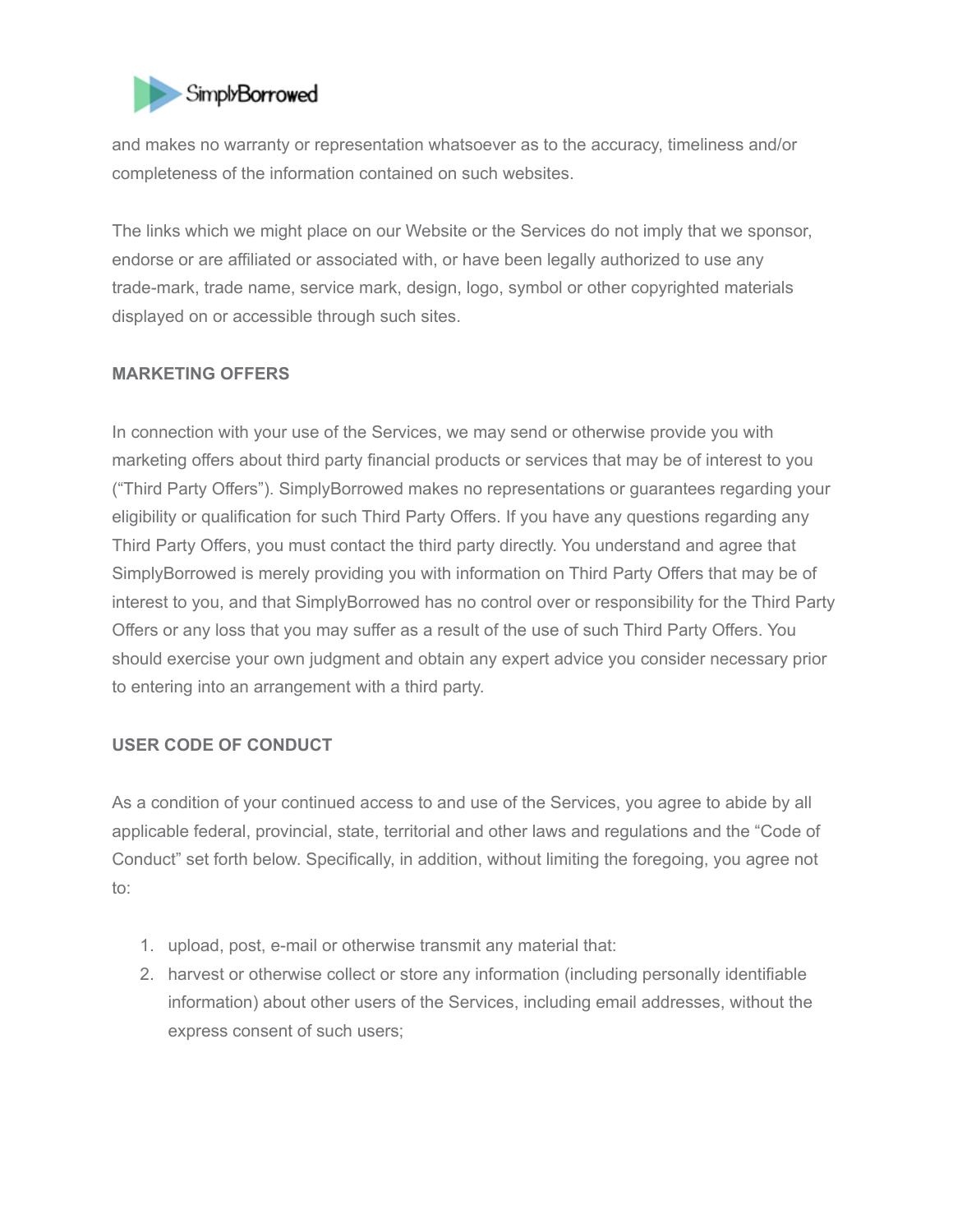

- 3. for the purpose of misleading others, create a false identity of the sender or the origin of a message, forge headers or otherwise manipulate identifiers in order to disguise the origin of any material transmitted through the Services;
- 4. attempt to gain unauthorized access to the Services, other computer systems or networks connected to the Website, through password mining or any other means;
- 5. interfere with or disrupt networks or servers connected to the Services or violate the regulations, policies or procedures of such networks; and
- 6. use, download or otherwise copy, or provide to any person or entity any Website users directory or other user or usage information or any portion thereof other than in the context of your use of the Services.

# **DISCLAIMER/ LIMITATION OF LIABILITY**

THE LAWS OF CERTAIN JURISDICTIONS, INCLUDING IN THE PROVINCE OF QUEBEC, DO NOT ALLOW THE EXCLUSION OR LIMITATION OF LEGAL WARRANTIES, LIABILITY OR CERTAIN DAMAGES OR LIMITATIONS OF REPRESENTATIONS MADE CONCERNING GOODS OR SERVICES. IF THESE LAWS APPLY TO YOU, SOME OR ALL OF THE BELOW EXCLUSIONS OR LIMITATIONS MAY NOT APPLY TO YOU. IN SUCH CASE, EXCLUSIONS/LIMITATIONS WILL APPLY TO THE GREATEST EXTENT CONSISTENT WITH APPLICABLE LAW.

ACCORDINGLY, TO THE FULLEST EXTENT PERMITTED BY LAW, THE WEBSITE, INCLUDING THE CONTENT, THIRD PARTY OFFERS AND SERVICES PROVIDED THEREIN (INCLUDING ANY THIRD PARTY BANK ACCOUNT VERIFICATION SERVICES), IS BEING PROVIDED ON AN "AS IS" AND "AS AVAILABLE" BASIS AND WITHOUT WARRANTIES OR CONDITIONS OF ANY KIND, EITHER EXPRESS OR IMPLIED. SIMPLYBORROWED DISCLAIMS ALL WARRANTIES, EXPRESS OR IMPLIED, INCLUDING, BUT NOT LIMITED TO, IMPLIED WARRANTIES AND CONDITIONS OF MERCHANTABILITY, FITNESS FOR A PARTICULAR PURPOSE, AND NON-INFRINGEMENT. SIMPLYBORROWED DOES NOT WARRANT THAT THE FUNCTIONS ON THE WEBSITE OR THE SERVICES WILL BE UNINTERRUPTED, ERROR-FREE OR FREE OF VIRUSES OR OTHER HARMFUL COMPONENTS.

IN NO EVENT SHALL SIMPLYBORROWED, ITS AFFILIATES, MEMBERS, OFFICERS, EMPLOYEES, AGENTS AND LICENSORS BE LIABLE FOR ANY DIRECT, INDIRECT,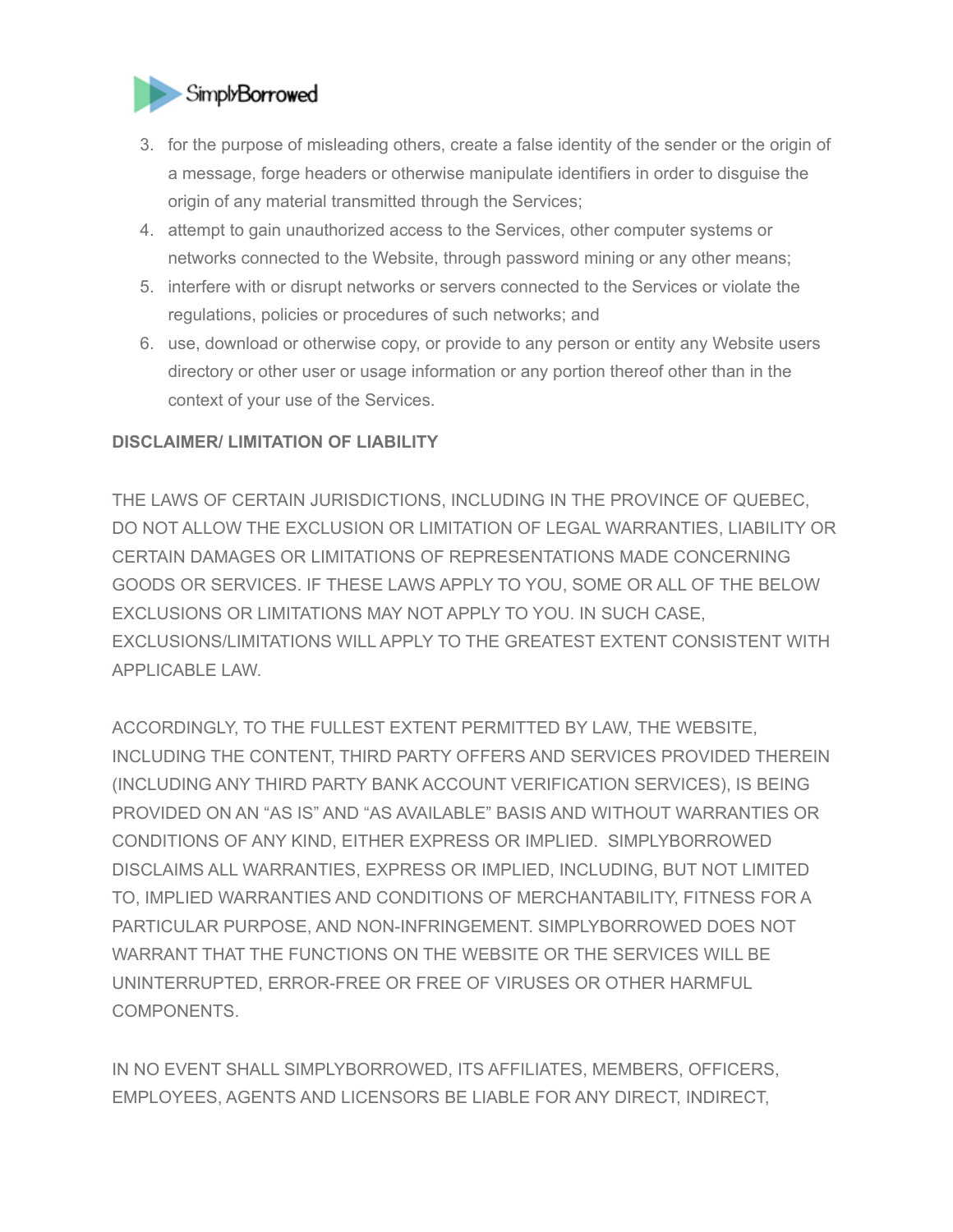

INCIDENTAL, SPECIAL, OR CONSEQUENTIAL DAMAGES THAT RESULT FROM OR IN CONNECTION WITH THE USE OF, OR THE INABILITY TO USE, THE WEBSITE, ANY CONTENT OR SERVICES (INCLUDING THIRD PARTY OFFERS), EVEN IF SIMPLYBORROWED HAS BEEN ADVISED OF THE POSSIBILITY OF SUCH DAMAGES.

WE DO NOT WARRANT THE ACCURACY, COMPLETENESS, RELIABILITY OR CURRENCY OF ANY CONTENT.

# **INDEMNITY**

You agree to indemnify and hold harmless SimplyBorrowed, its affiliates, members, officers, employees, agents, and licensors from and against any and all losses, expenses, damages, claims, fines, penalties, costs and liabilities (including reasonable legal and accounting fees), resulting from your (or anyone acting under your password or username) use of the Services, connection thereto, or any alleged violation by you of these Terms of Use, including, without limitation, the Code of Conduct and Third Party Offers.

### **PRIVACY**

Please review our Privacy Policy at **[www.simplyborrowed.ca/privacy-policy](http://www.simplyborrowed.ca/privacy-policy)** for information on the manner in which we collect, use, disclose and otherwise manage your personal information.

### **CONTESTS**

From time to time we may offer and/or co-sponsor contests or promotions in connection with the Services. Each of these activities shall be governed by specific rules accessible from the pages of the Website or App offering the promotion or when you submit your entry.

### **CHANGES AND TERMINATION**

EXCEPT WHERE PROHIBITED BY LAW, INCLUDING THE PROVINCE OF QUEBEC, SimplyBorrowed reserves the right at any time and from time to time to modify or discontinue, temporarily or permanently, the Services (or any part thereof) with or without notice. Further,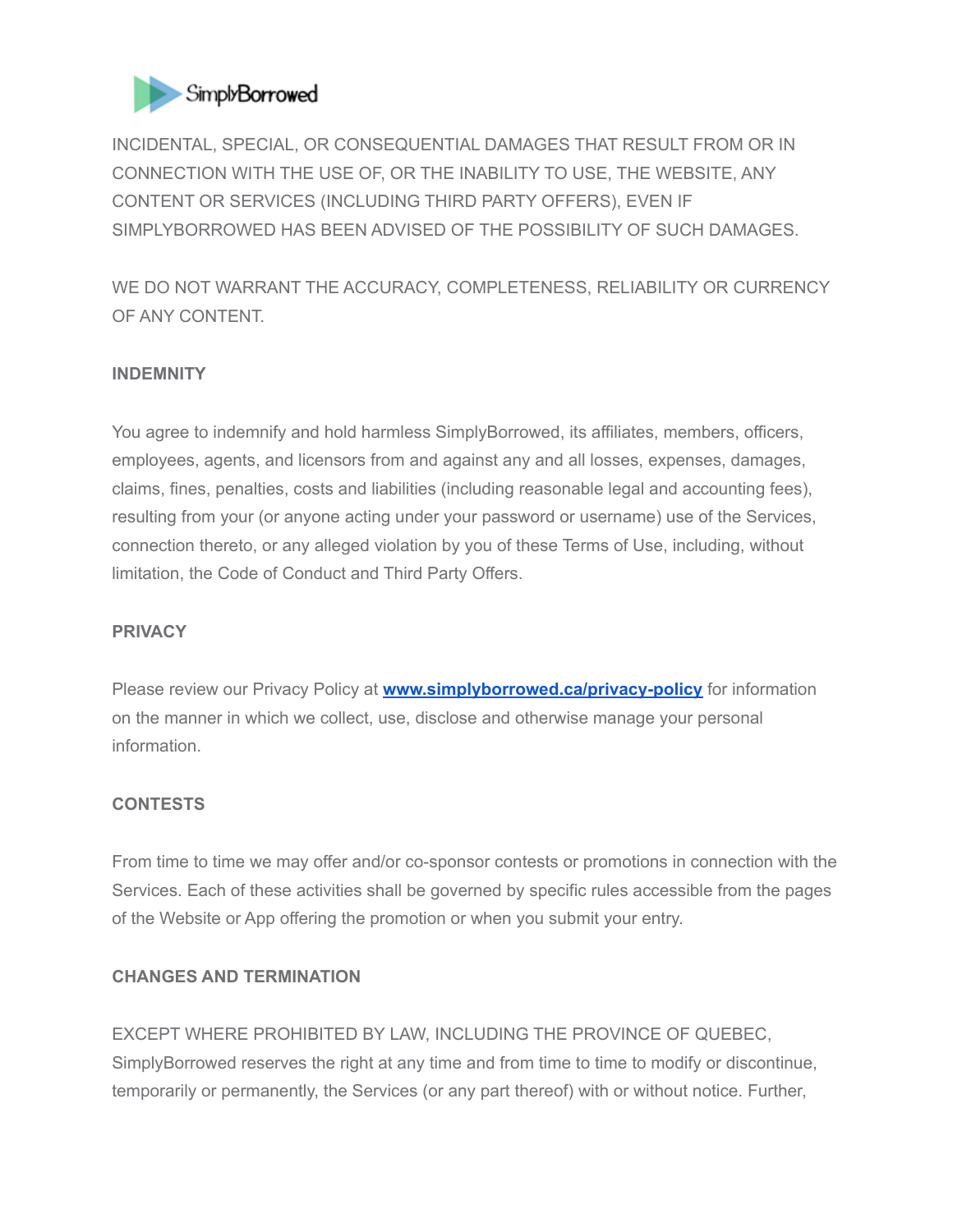

SimplyBorrowed reserves the right to change these Terms of Use at any time and to notify you by posting an updated version of the Terms of Use on this Website. You are responsible for regularly reviewing the Terms of Use, including, without limitation, by checking the date of "Last Update" at the bottom of this document. Continued use of the Website or App after any such changes shall constitute your consent to be bound by such changes, with continued provision of the use of the Website constituting consideration from SimplyBorrowed to you for so being bound. Your only right with respect to any dissatisfaction with (1) these Terms of Use (2) any policy or practice of ours in operating the Website or (3) any Content available through the Website, is to stop visiting and using the Services and/or to close your account by contacting customerservice@simplyborrowed.ca.

### **TRADEMARKS**

"SimplyBorrowed" is a trademark of SimplyBorrowed. Other marks, graphics, typefaces, trademarks and logos appearing in connection with the Services are trademarks or trade dress of SimplyBorrowed. All other trademarks appearing on the Services are property of their respective owners. Our trademarks and trade dress may not be used in any manner for any purpose without our express written consent.

### **APPLICABLE LAWS**

EXCEPT WHERE PROHIBITED BY LAW, INCLUDING IN THE PROVINCE OF QUEBEC, these Terms of Use shall be governed by and construed in accordance with the laws of the Province of Ontario and of the laws of Canada applicable therein, and any dispute is to be submitted to a court of competent jurisdiction in the judicial district of Toronto, Province of Ontario. Except if prohibited by law, the place of these Terms of Use is Toronto, Ontario.

If any provision of the present Terms of Use shall be unlawful, void, or for any reason unenforceable, then such provision shall be severable from these Terms of Use and shall not affect the validity and enforceability of any remaining provisions. A printed copy of these Terms of Use and of any notice in electronic form shall be admissible in any judicial or administrative proceedings to the same extent and under the same conditions as other business documents and records originally generated and maintained in printed form.